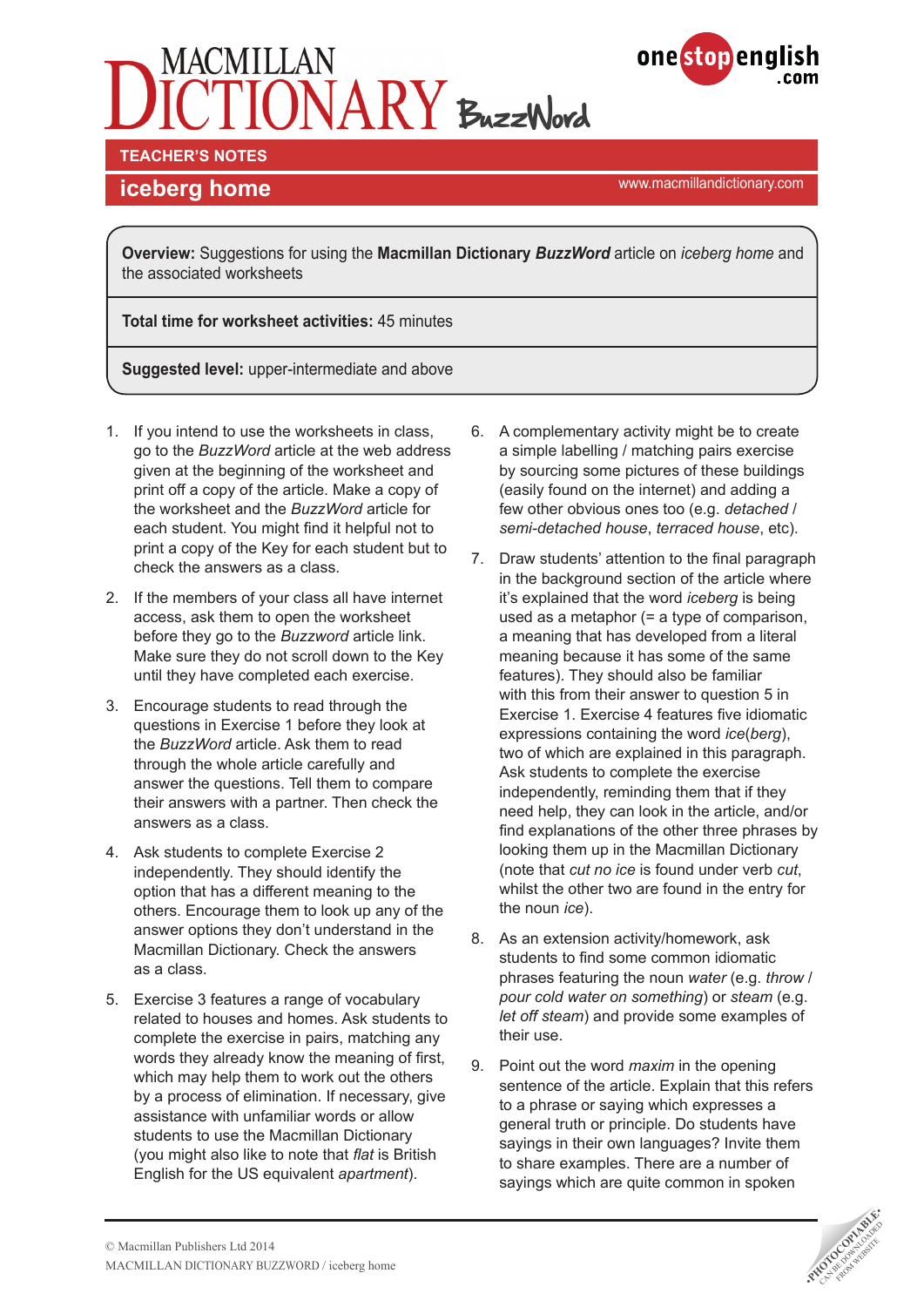



**TEACHER'S NOTES** 

# **iceberg home implementary.com iceberg home implementary.com**

English, and students may come across them from time to time, especially in conversation with native speakers. Complete Exercise 5 as a class activity, starting by exploring the meaning of each saying in the box (again, these can all be found in the Macmillan Dictionary – note that *don't count your chickens* ... is found in the entry for the verb *count*, and *people who live in glass houses*  ... is found under the noun *glass*). Explain that these sayings are often abbreviated in conversation by omitting the words shown in brackets.

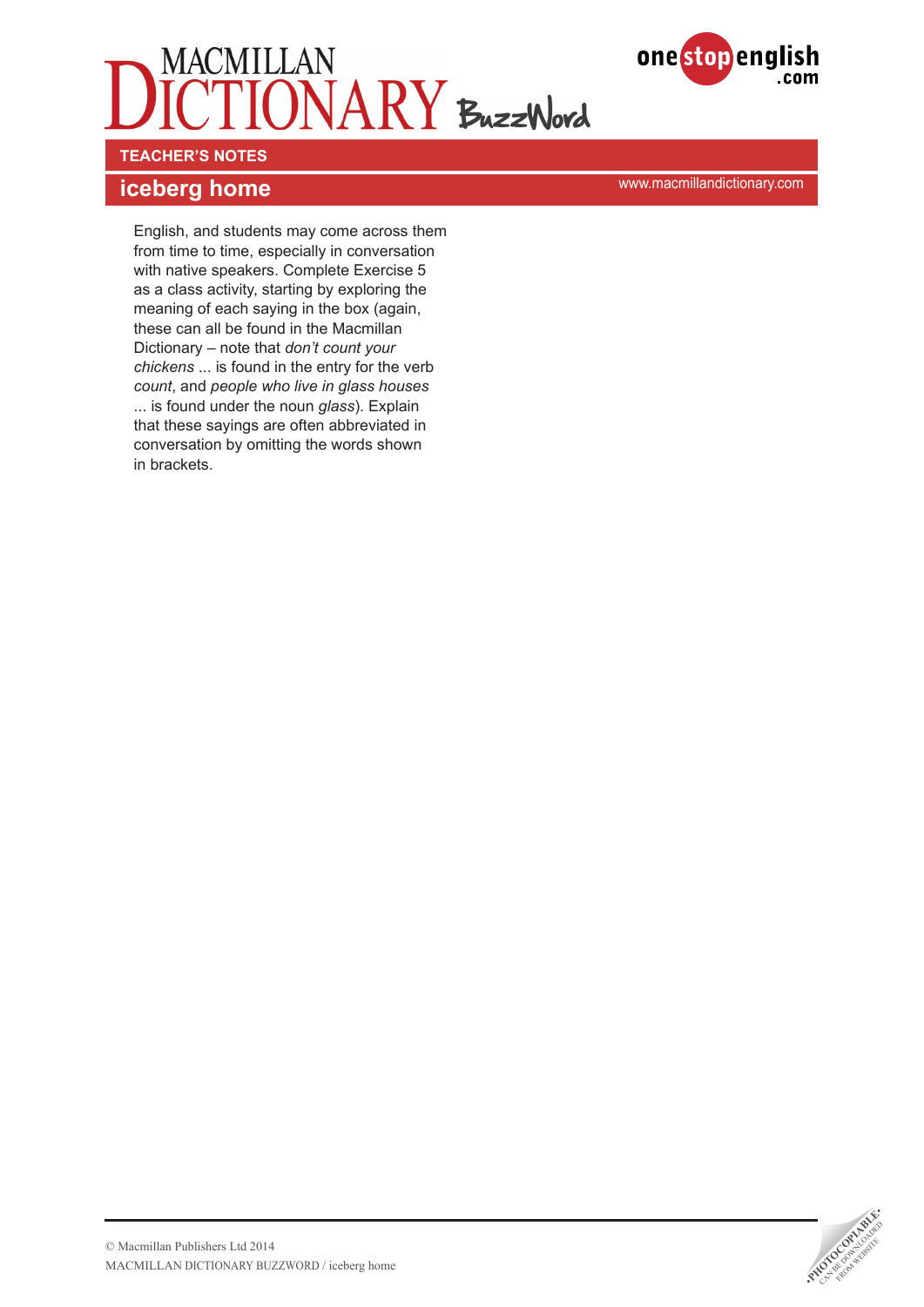



# **WORKSHEET**

## **iceberg home implementary.com iceberg home implementary.com**

Go to the **Macmillan Dictionary** *BuzzWord* article at: <http://www.macmillandictionary.com/buzzword/entries/iceberg-home.html>

## **1 Find the information**

### **Read the** *BuzzWord* **article on the word** *iceberg home* **and answer the questions.**

- 1. What is unusual about an iceberg home?
- 2. According to the article, where in Britain is it particularly expensive to live?
- 3. What luxuries do people sometimes put in iceberg homes? Give two examples.
- 4. What are two disadvantages connected with building iceberg homes?
- 5. Why is the word *iceberg* a good metaphor?
- 6. What language does the word *iceberg* originally come from?

### **2 Find the odd one out**

### **Cross out the word in italics that has a different meaning to the other two.**

- 1. There are *restrictions on* / *limits to* / *guidelines for* what people can do to their properties.
- 2. The *original* / *sensible* / *logical* solution is to build underground.
- 3. Iceberg homes can be very *spacious* / *attractive* / *large*.
- 4. Neighbours often *obtain* / *object to* / *oppose* the building plans.
- 5. These constructions can increase the *risk* / *chance* / *occurrence* of flooding.
- 6. Councils for some *districts* / *grounds* / *areas* have prevented these homes from being built.

### **3 Houses and homes**

### **Match the nouns in the left-hand column with their definitions in the right-hand column.**

| 1.             | shed         | a. | a small house or shelter, usually containing just one room                              |
|----------------|--------------|----|-----------------------------------------------------------------------------------------|
| 2.             | caravan      | b. | a building for keeping a car in, especially one that is connected<br>to or near a house |
| 3 <sub>1</sub> | hut          |    | c. a room with glass walls and a glass roof, built next to a house                      |
| 4.             | cottage      | d. | a very large building, especially one used as the official home of<br>a royal family    |
| 5.             | conservatory |    | e. a set of rooms for living in, usually on one floor of a large building               |
| 6.             | flat         | f. | a small house, usually in a village or the countryside                                  |
| 7 <sub>1</sub> | mansion      | g. | a small building, usually made of wood, in which you store things                       |
| 8.             | garage       | h. | a very large house, especially a beautiful one                                          |
| 9.             | palace       | i. | a wheeled vehicle for living in which can be pulled by a car                            |

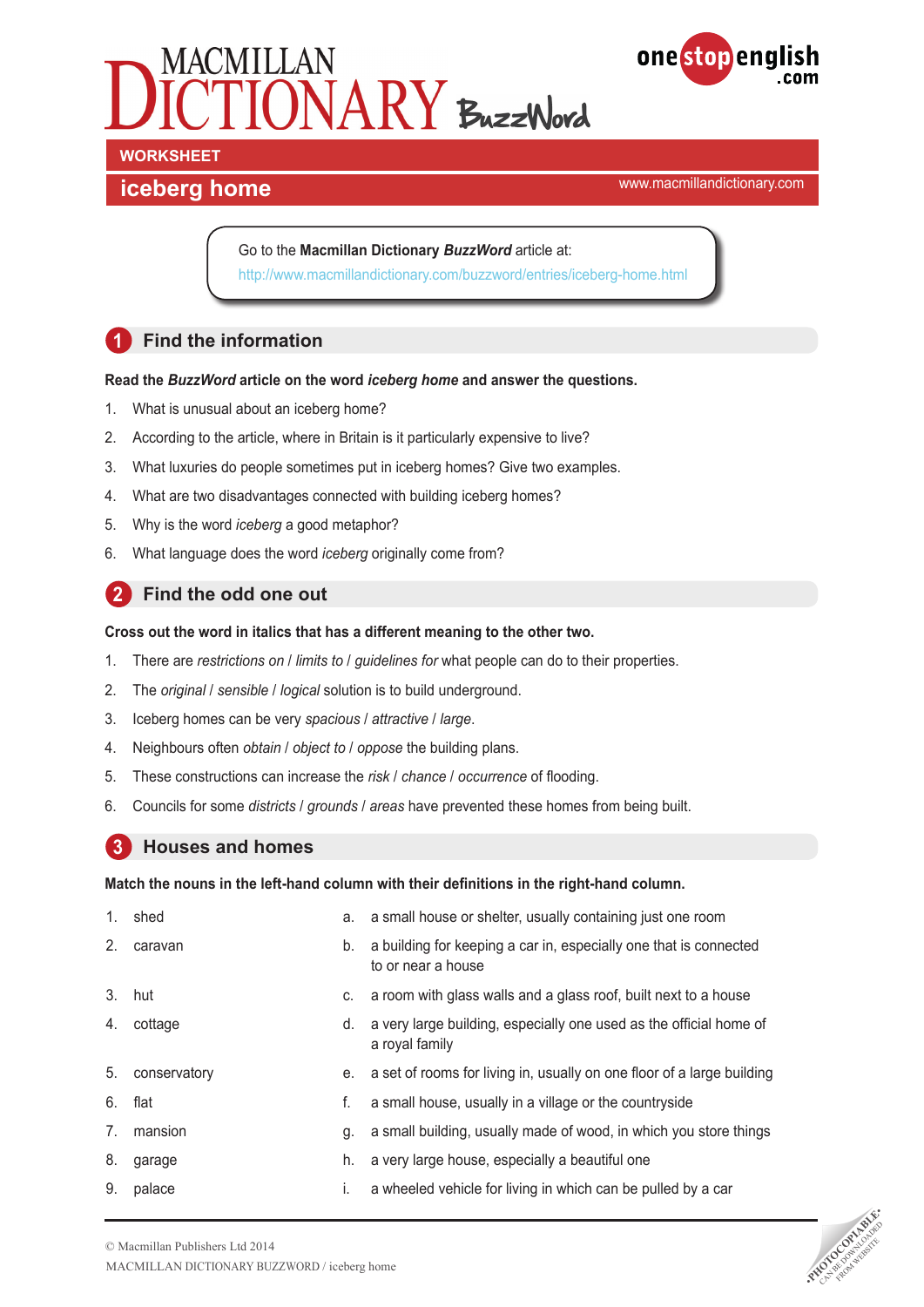



**iceberg home implementary.com in the set of the set of the set of the set of the set of the set of the set of the set of the set of the set of the set of the set of the set of the set of the set of the set of the set** 

### **4 Ice idioms**

**Complete the sentences with the correct form of the phrases in the box.**

|    | break the ice<br>cut no ice                                                                      | be skating on thin ice | put (something) on ice<br>the tip of the iceberg                                                                                                                                                                               |              |
|----|--------------------------------------------------------------------------------------------------|------------------------|--------------------------------------------------------------------------------------------------------------------------------------------------------------------------------------------------------------------------------|--------------|
| 1. | I've listened to your excuses and they _______________________with me.                           |                        |                                                                                                                                                                                                                                |              |
| 2. | The recent food shortages are just ______________, there are far bigger problems ahead.          |                        |                                                                                                                                                                                                                                |              |
| 3. | If Amy's telling lies then I'm afraid she ________________. Her parents will find out.           |                        |                                                                                                                                                                                                                                |              |
| 4. | We played a couple of games just to ____________________ before the session started.             |                        |                                                                                                                                                                                                                                |              |
| 5. | They had plans to go on holiday, but when Jo fell ill they had to _______them _______.           |                        |                                                                                                                                                                                                                                |              |
| -5 | The right thing to say                                                                           |                        |                                                                                                                                                                                                                                |              |
|    | Complete the conversations with the sayings in the box.                                          |                        |                                                                                                                                                                                                                                |              |
| 1. | No news is good news.<br>A: Simon and Helen have gone away<br>and the kids are throwing a party. |                        |                                                                                                                                                                                                                                |              |
|    |                                                                                                  |                        | B: Yes, I heard, Network and Security and Security and Security and Security and Security and Security and Security and Security and Security and Security and Security and Security and Security and Security and Security an |              |
| 2. | A: It's surprising he was so critical when he's made<br>exactly the same mistakes himself.       |                        |                                                                                                                                                                                                                                |              |
|    |                                                                                                  | B: I agree,            |                                                                                                                                                                                                                                |              |
|    |                                                                                                  |                        |                                                                                                                                                                                                                                | RADOCORANDAN |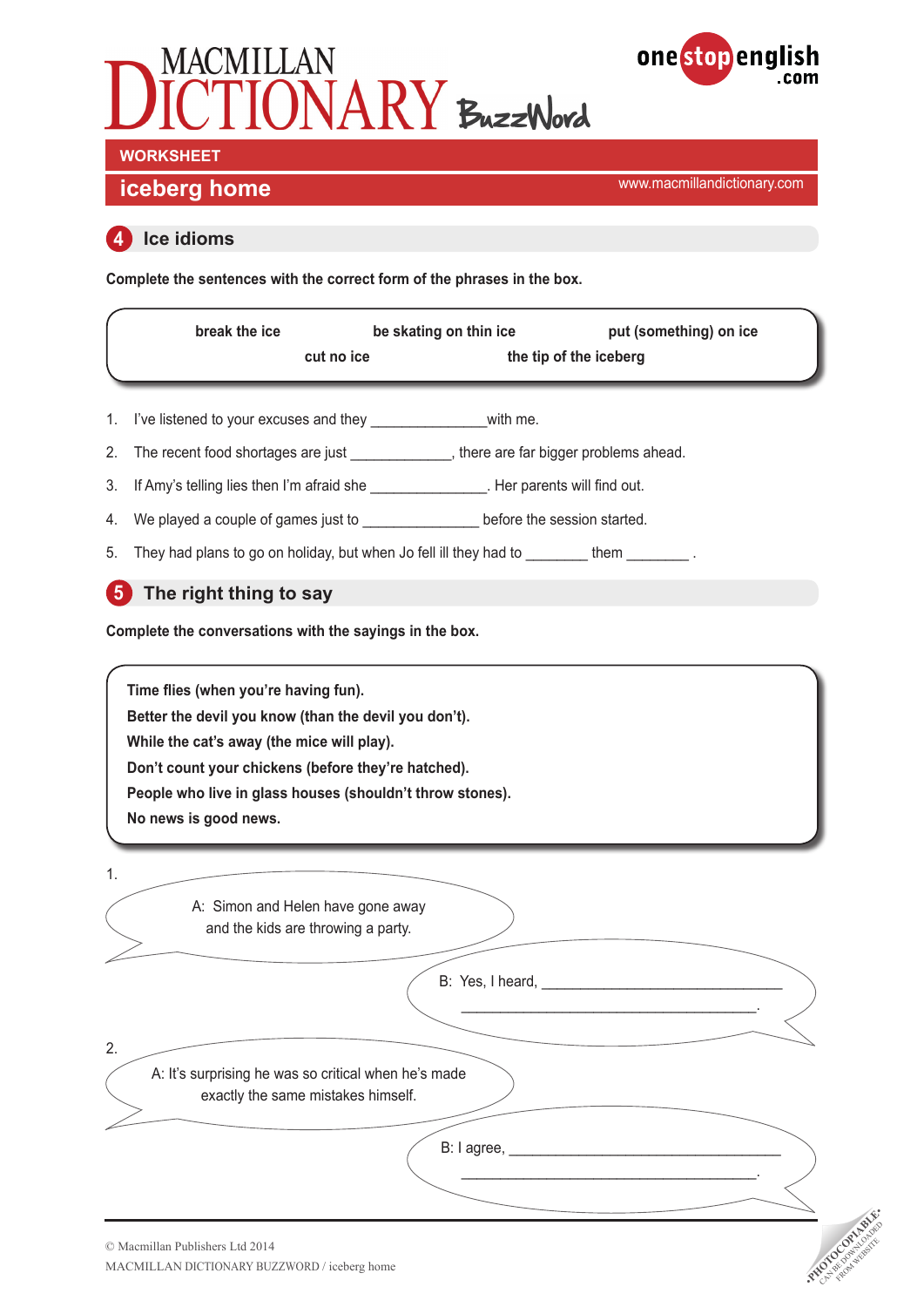# MACMILLAN<br>ICTIONARY BuzzWord onestopenglish **WORKSHEET**



**iceberg home implementary.com in the set of the set of the set of the set of the set of the set of the set of the set of the set of the set of the set of the set of the set of the set of the set of the set of the set** 

.com

| going to buy those shoes.                                                                                         |                                                   |  |
|-------------------------------------------------------------------------------------------------------------------|---------------------------------------------------|--|
|                                                                                                                   | B: I think you should wait and see. _____________ |  |
|                                                                                                                   |                                                   |  |
|                                                                                                                   |                                                   |  |
| A: I haven't heard from Tom for a while but he was<br>fine last time I spoke to him.                              |                                                   |  |
|                                                                                                                   |                                                   |  |
|                                                                                                                   |                                                   |  |
|                                                                                                                   |                                                   |  |
| A: I can't believe the holiday is nearly over!                                                                    |                                                   |  |
|                                                                                                                   |                                                   |  |
|                                                                                                                   |                                                   |  |
|                                                                                                                   |                                                   |  |
| A: Mike can be a bit unreliable sometimes, but I'm not sure<br>the new guy would be any better at doing this job. |                                                   |  |
|                                                                                                                   |                                                   |  |